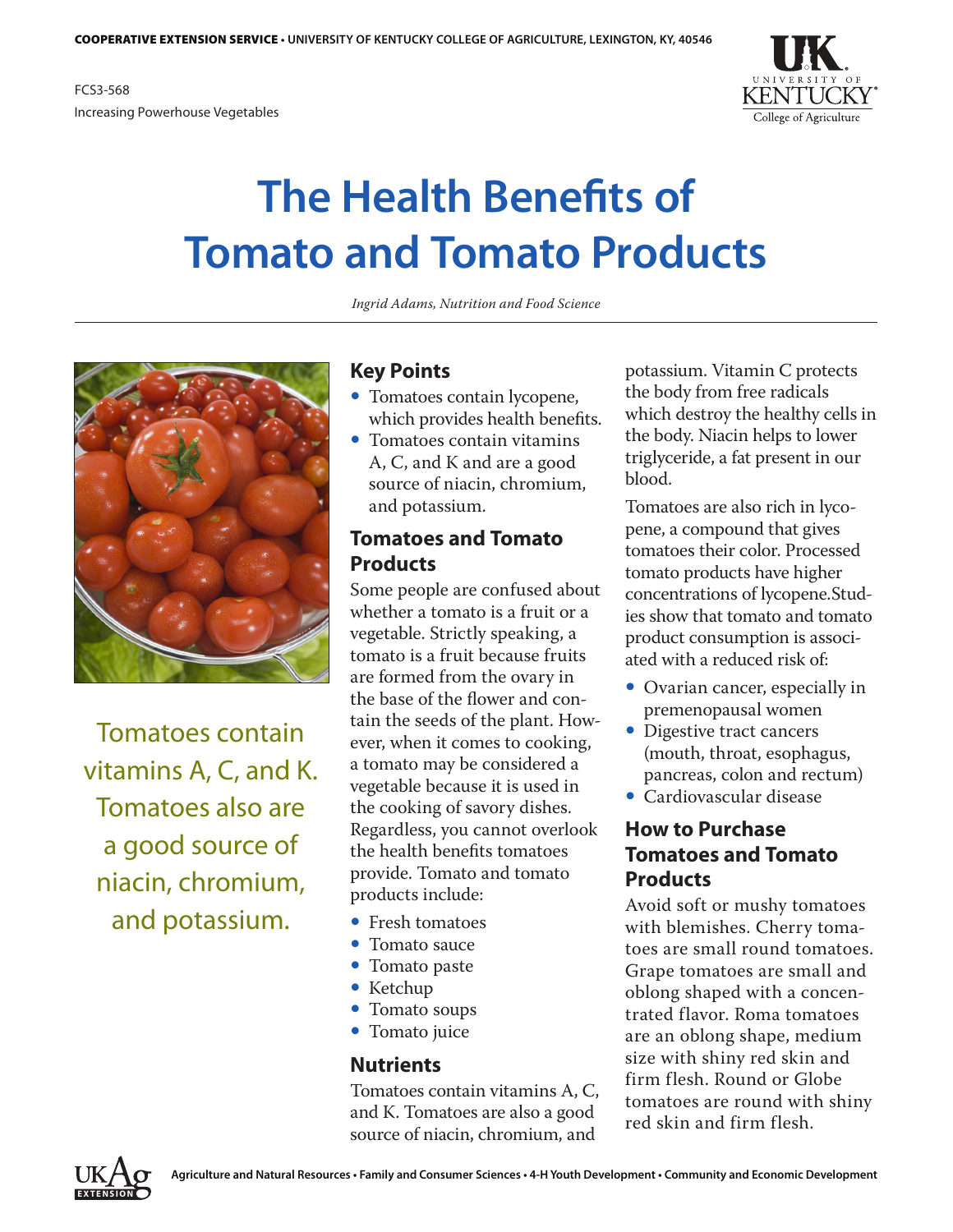When purchasing tomato products, check the expiration dates on the containers. Choose containers free of damage, such as dented cans.

## **Storing Tomatoes**

Tomatoes should not be refrigerated. Tomatoes should be stored above 50°F to avoid flavor and quality loss. Handle with care to avoid bruising. Tomato products should be stored at room temperature unless the container states otherwise.

# **Preparing Tomatoes**

Tomatoes may be consumed fresh or cooked. To peel, cut a small "x" at base of tomato and dip in boiling water briefly then place tomato in ice water. The skin will wrinkle and you will be able to remove it easily.

## **How to Eat More Tomatoes Daily**

- Serve tomatoes fresh as a snack.
- Serve tomatoes in omelets.
- Add tomatoes to sandwiches and wraps.
- Add tomatoes to stews and soups.
- Make tomato sauce and serve with pasta.
- Drink tomato juice.
- Make salsa.
- Preserve tomatoes when in season.

# **A Point of Caution**

Canned tomato products such as tomato sauce, juice, or paste can be a high source of sodium in the diet. Try purchasing low sodium varieties of these products.

**Buying Kentucky Proud is easy. Look for the label at your grocery store, farmers' market, or roadside stand.**



## **Tomato Basil Bruschetta**

#### *Ingredients*

- 3 plum tomatoes, chopped
- $\frac{1}{3}$  cup thinly sliced and coarsely chopped onion
- 2 cloves garlic, minced
- 1 tablespoon red wine vinegar
- 6 tablespoons olive oil
- 1 tablespoon minced fresh basil or 1 teaspoon dried basil
- ½ teaspoon dried oregano
- ¼ teaspoon salt
- 1/8 teaspoon ground pepper
- 1 pound loaf, whole wheat French bread, cut into ½ inch slices

#### *Directions*

- Combine tomatoes, onions, garlic, red wine vinegar, 2 tablespoons olive oil, basil, oregano, salt and pepper; set aside.
- Preheat broiler of oven.
- Lightly brush both sides of bread slices with remaining olive oil and arrange on ungreased baking sheet.
- Place three to four inches from the broiler and heat slices for two to three minutes on each side or until golden brown.
- Top each slice with tomato mixture, using a slotted spoon and serve.

#### **Yield:** 16 half-inch slices

**Nutritional Analysis:** 140 calories, 5 g fat, 1 g saturated fat, 0 mg cholesterol, 250 mg sodium, 19 g carbohydrate, 3 g fiber, 0 g sugar, 4 g protein.